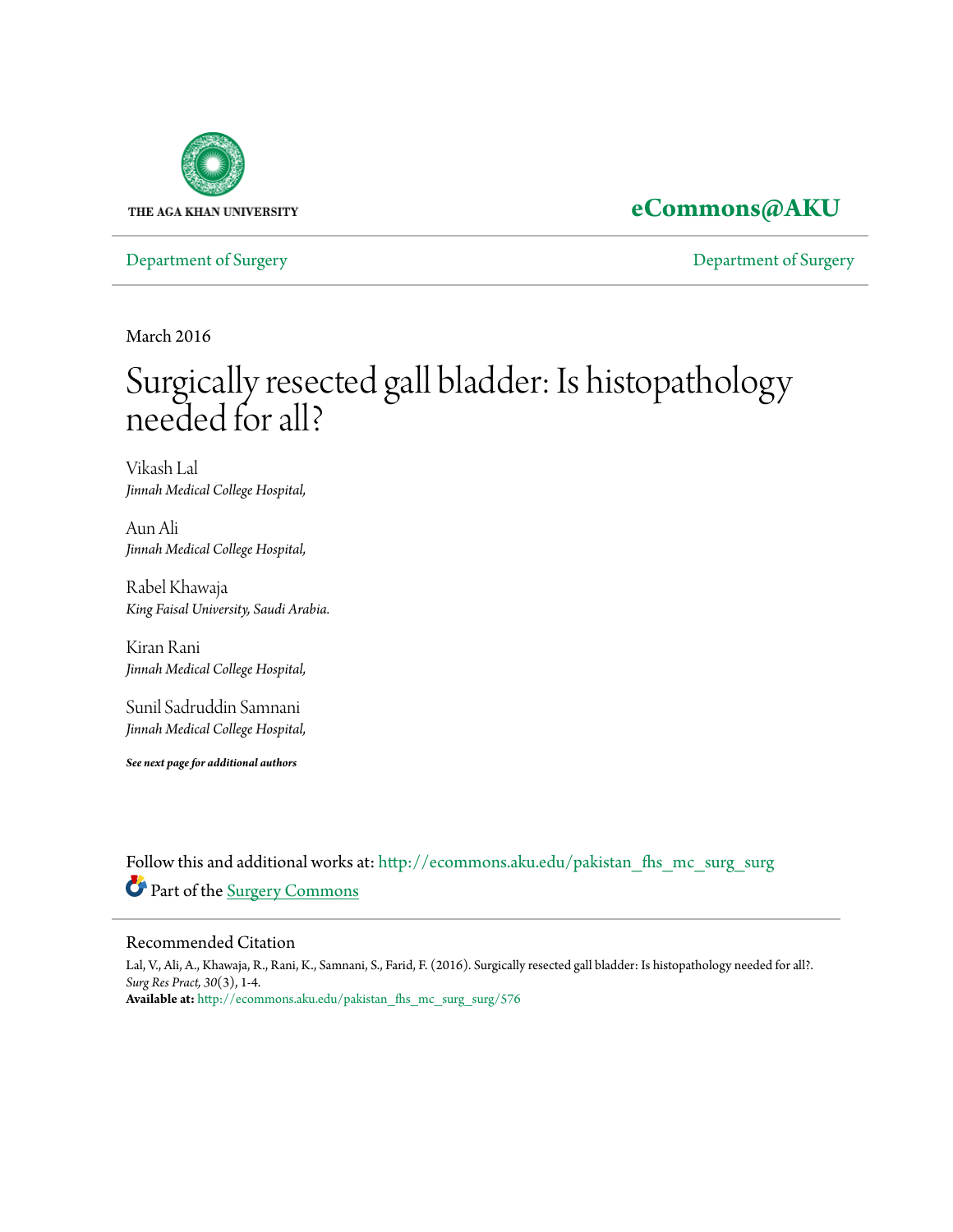#### **Authors**

Vikash Lal, Aun Ali, Rabel Khawaja, Kiran Rani, Sunil Sadruddin Samnani, and Farah Naz Farid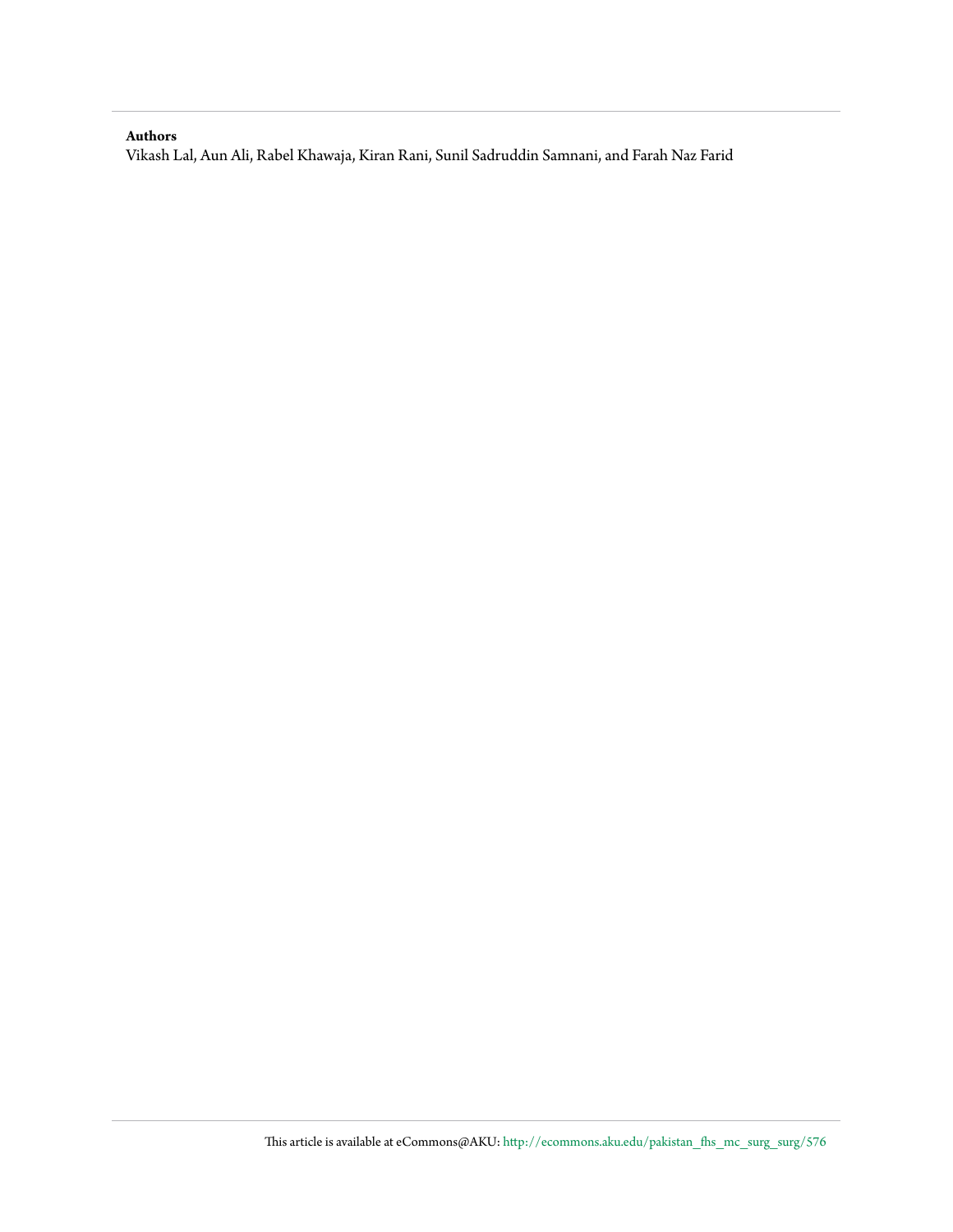### *Research Article*

## **Surgically Resected Gall Bladder: Is Histopathology Needed for All?**

#### **Vikash Talreja,1 Aun Ali,1 Rabel Khawaja,<sup>2</sup> Kiran Rani,3 Sunil Sadruddin Samnani,4 and Farah Naz Farid<sup>5</sup>**

 *Department of Surgery, Jinnah Medical College Hospital, S. R-6, 7/A, Korangi Industrial Area, Karachi-74900, Pakistan Department of Family & Community Medicine, College of Medicine, King Faisal University, Saudi Arabia Department of Obstetrics and Gynecology, Jinnah Medical College Hospital, S. R-6, 7/A, Korangi Industrial Area, Karachi-74900, Pakistan*

*4 Department of Emergency, Jinnah Medical College Hospital, S. R-6, 7/A, Korangi Industrial Area, Karachi-74900, Pakistan 5 Mind and Brain Serviceline, Aga Khan University Hospital, P.O. Box 3500, Stadium Road, Karachi, Pakistan*

Correspondence should be addressed to Aun Ali; aunali 72@hotmail.com

Received 24 December 2015; Accepted 16 March 2016

Academic Editor: Michael Hünerbein

Copyright © 2016 Vikash Talreja et al. This is an open access article distributed under the Creative Commons Attribution License, which permits unrestricted use, distribution, and reproduction in any medium, provided the original work is properly cited.

*Background.* Laparoscopic cholecystectomy is considered to be gold standard for symptomatic gall stones. As a routine every specimen is sent for histopathological examination postoperatively. Incidentally finding gall bladder cancers in those specimens is around 0.5–1.1%. The aim of this study is to identify those preoperative and intraoperative factors in patients with incidental gall bladder cancer to reduce unnecessary work load on pathologist and cost of investigation particularly in a developing world. *Methods.* Retrospective records were analyzed from January 2005 to February 2015 in a surgical unit. Demographic data, preoperative imaging, peroperative findings, macroscopic appearance, and histopathological findings were noted. Gall bladder wall was considered to be thickened if ≥3 mm on preoperative imaging or surgeons comment (on operative findings) and histopathology report. AJCC TNM system was used to stage gall bladder cancer. *Results.* 973 patients underwent cholecystectomy for symptomatic gallstone disease. Gallbladder carcinoma was incidentally found in 11 cases. Macroscopic abnormalities of the gallbladder were found in all those 11 patients. In patients with a macroscopically normal gallbladder, there were no cases of gallbladder carcinoma. *Conclusion.* Preoperative and operative findings play a pivotal role in determining incidental chances of gall bladder malignancy.

#### **1. Introduction**

Most of the general surgery cases are of gallstone disease. It affects 15% of western world, having an annual incidence of 1 in 200 [1]. In Asian population its prevalence is around 3–5%. Four out of 100 patients with gallstones present with symptoms ranging from simple biliary colic to complications related to it. Laparoscopic cholecystectomy is now a recommended gold standard treatment for symptomatic gall stone patients [2].

As a routine standard practice it is made compulsory for practitioners to submit all gallbladders removed surgically to be sent for histopathology to exclude any gallbladder pathologies that can have significant impact on management of patients like gallbladder malignancies. One of the studies done by Royal College of Pathologist suggests that it is mandatory to submit all gall bladder specimens for histopathology as many significant pathologies can present with normal morphological appearance [3]. Incidentally finding malignancy in gallbladder specimen is around 0.5– 1.1%, whereas gall stones were present in 74–92% of patients with gall bladder malignancies [4, 5].

It has been a point of discussion that patients with incidental histopathological finding of gall bladder malignancy have suspicious features on investigations and preoperative findings. So a routine histopathology may not be necessary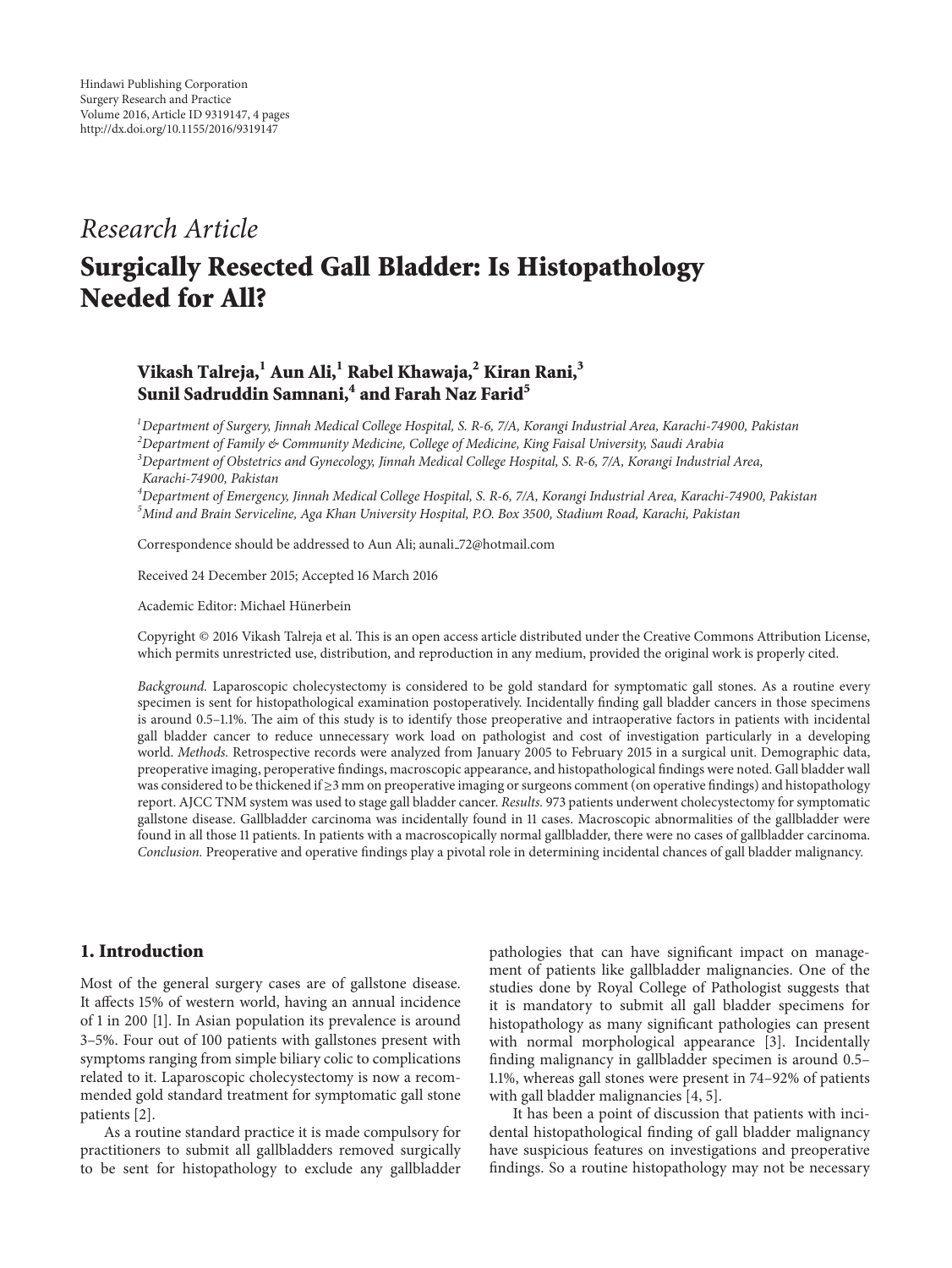TABLE 1: Common presenting symptoms.

| Symptoms                         | Number of patients Percentage% |       |
|----------------------------------|--------------------------------|-------|
| Pain at upper abdomen            | 719                            | 74.58 |
| Intolerance to food (fat diet)   | 157                            | 16.28 |
| Nausea/vomiting                  | 27                             | 2.80  |
| Palpable and tender gall bladder | 61                             | 6.32  |

in all cases [6, 7]. This study aims to identify those preoperative and intraoperative features in patients diagnosed with incidental gall bladder cancer on histopathology to reduce unnecessary work load on pathologist and cost of investigation particularly in developing world.

#### **2. Methods**

A retrospective review was done of all patients who underwent cholecystectomy with or without gallstone disease over a ten-year period from January 2005 till February 2015 in a single surgical unit. The hospital records of patients were retrieved and reviewed: demographic data, preoperative imaging, and preoperative findings. Patients with morphologically abnormal findings on preoperative imaging were excluded from the study. Macroscopic appearance and histopathological findings were also recorded. Gall bladder wall was considered to be thickened if ≥3 mm on preoperative imaging or surgeons comment (on operative findings) and histopathology report. Normal thickness of gall bladder wall is reported to be 1-2 mm. AJCC TNM system was used to stage gall bladder cancer. Data was entered and analyzed using SPSS 20.0.

#### **3. Results**

Nine hundred and seventy-three patients underwent cholecystectomy during the study time period. Most of them were females 70.29% (681). Records of 9 patients were either missing or showing gross pathological appearance in preoperative imaging suggesting or having suspicion of gall bladder malignancy so they were excluded from the study. Average age of patients was  $41.30 \pm 8.43$  years (range 26– 68 years). Common presenting symptoms were pain at upper abdomen followed by dyspepsia as shown in Table 1.

Nine hundred and sixty-four patient histopathological data were collected. Chronic cholecystitis was found to be more common and seen in 756 patients, Xanthogranulomatous cholecystitis in 12 cases, acute cholecystitis in 61 cases, cholesterosis in 117 cases, and metaplasia/adenoma/dysplasia were found in 7 patients. Incidentally gall bladder cancer was found in 11 (1.14%) patients as shown in Table 2. 79 (8.1%) patients had thickened gall bladder wall on preoperative imaging. 413 (42.8%) of patients had macroscopic abnormality like thickened gall bladder wall, mucosal defects, or ulcers or polypoid lesions.

Out of 11 cases diagnosed with incidentally having gall bladder carcinoma, 3 were males and 8 were female patients. Mean age of patients was  $54.18 \pm 8.95$  (range 41-68 years). Thickened gall bladder was found in 6 (54.54%) of patients in

TABLE 2: Histopathological findings of resected gall bladder specimen.

| Diagnosis                         | Number of<br>patients | Percentage% |  |
|-----------------------------------|-----------------------|-------------|--|
| Chronic cholecystitis             | 756                   | 78.42       |  |
| Acute cholecystitis               | 61                    | 6.32        |  |
| Cholesterolosis                   | 117                   | 12.13       |  |
| Xanthogranulomatous cholecystitis | 12                    | 1.24        |  |
| Metaplasia/adenoma/dysplasia      | 07                    | 0.73        |  |
| Carcinoma                         | 11                    | 1.14        |  |
|                                   |                       |             |  |

preoperative imaging study. All patients underwent laparoscopic cholecystectomy but 4/11 converted to open because of dense adhesions or difficulty in defining Calot's triangle. Macroscopic abnormal appearance was found in all of these cases presented with nonspecific signs and symptoms. Nodularity/polypoid projections were present in 4 cases, whereas mucosal defect was presented in 3 cases out of 11. Nine patients have macroscopic appearance of thickened gall bladder wall. Details of each case are shown in Table 3.

Most of the cases were T1 and T2 on TNM staging. None of the patients with normal morphology and macroscopic appearance had gall bladder malignancy found.

#### **4. Discussion**

Cancer of gall bladder usually manifests itself in advance stages and carries a poor prognosis. It is most common malignancy of extra-hepatic biliary system [8]. Treatment of gall bladder malignancy depends on stage of disease with which patient presents. For tumors of stage Tis and T1a simple cholecystectomy is considered to be effective management. Management of T1b is controversial between simple and radical cholecystectomy. Advance tumors are managed by radical resection.There is no role for adjuvant therapy in cases of advance gall bladder cancers [9, 10].

All specimens are sent for histopathology after cholecystectomy was performed for gall stones diseases. Main rationale behind this approach is to found incidentally present carcinoma of gall bladder which accounts for being 0.5– 1.1%. This includes patients whose preoperative workup and intraoperative findings were not conclusive of carcinoma gall bladder [4, 5]. Also chronic cholecystitis and early stages of gall bladder cancer manifest as thickened gall bladder wall so it is difficult to judge exact histopathology on the basis of wall thickness [11].

In our series of 973 cases only 11 patients were diagnosed with incidental gall bladder cancer. In all of these 11 patients there were gall bladder wall thickness and macroscopic features like nodularity, papillary growths, or ulcers. No malignancy was identified in those who had normal gall bladder imaging and macroscopic appearance.

One of the studies performed by Dix et al. found incidental gall bladder malignancy in 0.38% of patients. All these cases had abnormal macroscopic findings and three patients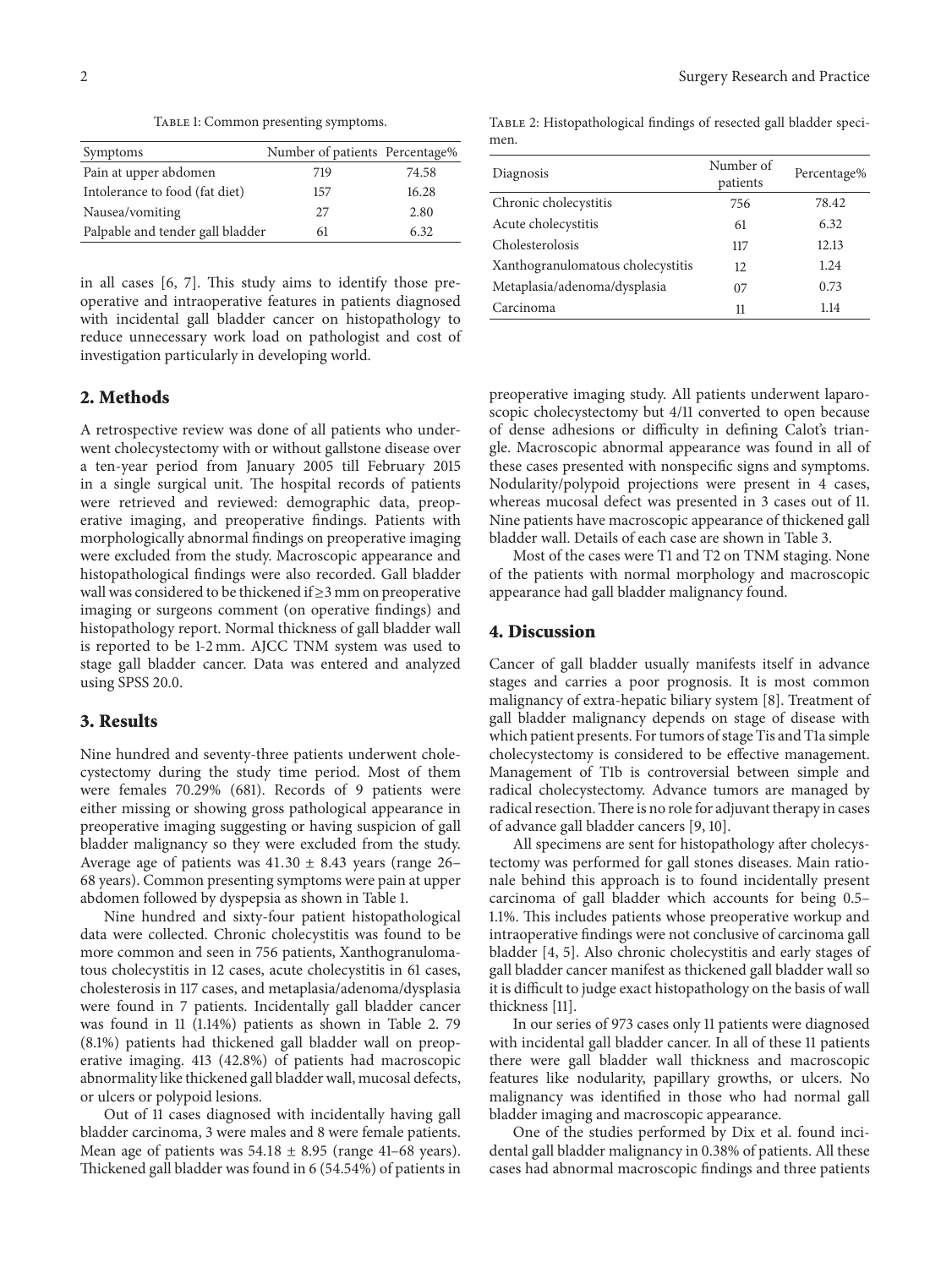| S. number      | Age | Gender | Imaging<br>findings                  | Surgery                 | Macroscopic<br>appearance                                                 | Pathology                    | TNM stage        |
|----------------|-----|--------|--------------------------------------|-------------------------|---------------------------------------------------------------------------|------------------------------|------------------|
| $\mathbf{1}$   | 41  | Female | Normal                               | Laparoscopic            | Thickened gall<br>bladder (4 mm)                                          | Well differentiated          | T <sub>1</sub> a |
| $\overline{2}$ | 62  | Male   | Thickened<br>wall $(4.5 \text{ mm})$ | Laparoscopic<br>to open | Thickened gall<br>bladder, polypoid<br>$(6 \text{ mm})$                   | Moderately<br>differentiated | T <sub>2</sub>   |
| 3              | 59  | Female | Normal                               | Laparoscopic            | Thickened gall<br>bladder, polypoid<br>$(4.5 \text{ mm})$                 | Moderately<br>differentiated | T <sub>2</sub>   |
| 4              | 53  | Female | Thickened<br>wall $(3.4 \text{ mm})$ | Laparoscopic<br>to open | Thickened gall<br>bladder (5 mm)                                          | Well differentiated          | T <sub>1</sub> a |
| 5              | 57  | Female | Thickened<br>wall (4 mm)             | Laparoscopic            | Thickened gall<br>bladder, polypoid<br>$(7 \text{ mm})$                   | Moderately<br>differentiated | T <sub>2</sub>   |
| 6              | 48  | Male   | Normal                               | Laparoscopic            | Mucosal ulcer<br>$(5 \text{ mm})$                                         | Carcinoma in situ            | <b>CIS</b>       |
| 7              | 66  | Female | Thickened<br>wall $(3.9 \text{ mm})$ | Laparoscopic<br>to open | Thickened gall<br>bladder (7 mm)                                          | Well differentiated          | T <sub>1</sub> b |
| 8              | 68  | Female | Thickened<br>wall $(4.1 \text{ mm})$ | Laparoscopic            | Thickened gall<br>bladder (6 mm)                                          | Moderately<br>differentiated | T <sub>2</sub>   |
| 9              | 51  | Male   | Thickened<br>wall $(3.8 \text{ mm})$ | Laparoscopic            | Thickened gall<br>bladder, mucosal<br>ulcer, polypoid<br>$(8 \text{ mm})$ | Carcinoma in situ            | T <sub>2</sub>   |
| 10             | 44  | Female | Normal                               | Laparoscopic            | Thickened gall<br>bladder (6 mm)                                          | Well differentiated          | T <sub>1</sub> b |
| 11             | 47  | Female | Normal                               | Laparoscopic<br>to open | Mucosal ulcer<br>$(5 \text{ mm})$                                         | Moderately<br>differentiated | T <sub>2</sub>   |

TABLE 3: Brief description of patients with incidentally identified gall bladder carcinoma.

out of 5 had abnormal findings on preoperative imaging studies. The author recommends that more selective approach for sending histopathology would need to be evidence based [12]. Another study by Darmas et al. also concluded in favor of selective histopathology for cholecystectomy. It would not be missing any incidental carcinoma; indeed it would be cost effective and time consuming for histopathologist [6].

Gross abnormalities of gall bladder cancers can be grouped into infiltrative, papillary, nodular, or mixed forms. Infiltrative form usually manifests itself as thick walled gall bladder while polypoid lesions were seen in cases of papillary projections. Nodular form usually presents as circumcised masses. Most common form of presentation is infiltrative pattern followed by papillary. Thus, by finding any of these macroscopic appearances one could get suspicion of likelihood of gall bladder cancer [13, 14].

There was a concern between dysplasia and early stages of gall bladder cancer, but treatment for both these conditions is simple cholecystectomy. Most of the patients in this group would benefit from simple cholecystectomy and radical procedures would not be needed [9, 10].

There had been conditions like Xanthogranulomatous cholecystitis and Mirizzi syndrome which can be associated with increased risk for gall bladder cancer. Rao et al. reported 6% of patients with gall bladder malignancy and Kwon and Sakaida reported it to be 10% [14]. Histopathological examination should be done in such cases where intraoperative and gross findings are suggestive of these conditions [15].

Studies have suggested that there had been about 40% of unnecessary investigations carried out in the absence of gross or macroscopic abnormalities. Routine histopathology is not only adding cost to patients care but also increasing load on pathology staff [16]. Average cost of processing specimen in Pakistan varies across hospital but average is around  $20-40$  USD  $(1 \text{ USD} = 100)$  and average time spent by pathologist for one specimen is around 50–60 minutes including reporting of findings. In our study, 934 patients had chronic cholecystitis, acute cholecystitis, and cholesterolosis on examination and if their surgically resected specimen would not be sent for histopathological examination, then it would have save around 18000-37000 USD. Also load on pathologist would be reduced and it could save their 56000 minutes.

Major limitations of our studies were retrospective nature of study. A prospective study would signify implication of selective histopathology for surgically resected gall bladder for gall stone diseases.